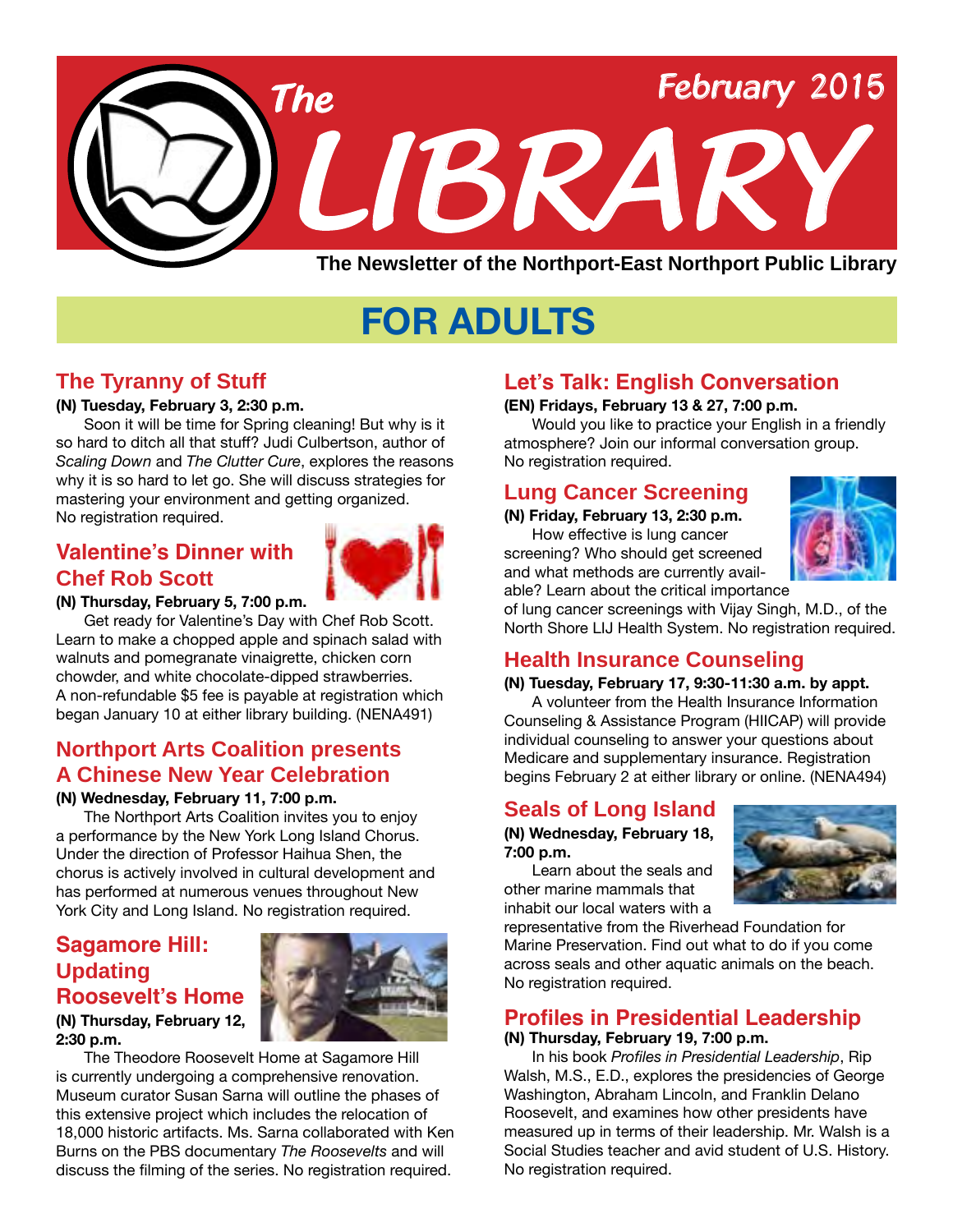

# **FOR ADULTS**



### **Extreme Design Makeover**

**(N) Tuesday, February 24, 7:00 p.m.**

 Interior designer Jacqui Palatnik will show you how to make easy but dramatic changes in your home using

color, space planning, wall coverings, window treatments, flooring, and accessories. There will be visual material, a PowerPoint presentation, and hand-outs. No registration required.

#### **Introduction to Windows 8.1**

#### **(N) Tuesday, February 10, 7:00 p.m.**

Learn to use Windows 8.1 to work with files, folders, applications, and more. Prerequisite: Introduction to Computers or equivalent. Registration begins January 27 at either library or online. ([NENC131\)](http://alpha2.suffolk.lib.ny.us/search/?searchtype=X&SORT=D&searcharg=nenc131&searchscope=43)

### **Computer Programs**

### **Current Events in Perspective**

#### **(N) Thursday, February 26, 7:00 p.m.**

Join Michael D'Innocenzo, professor of history at Hofstra University, and explore significant national and international developments. All attending are welcome to share their views. No registration required.

#### **Introduction to eBay**

#### **(EN) Monday, March 9, 7:00 p.m.**

In this lecture and demonstration class you will learn how to buy and sell items using eBay, the online auction website. Topics will include creating an account, checking reliability of sellers and buyers, online safety, and more. No registration required.

### **Microsoft 3D MakerBot Printer Demonstration**

#### **(N) Thursday, February 12, 6:30 p.m.**

*For adults and children ages 10 and up*

Discover the world of 3D printing in this presentation by a Microsoft representative. Learn about the many uses of 3D printing and come away with ideas on how it can apply to your creative and business needs. No registration required.

### **SeniorNet: Researching Health Issues Online**

#### **(EN) Tuesday, February 17, 4:00 p.m.**

Discover the best websites for educating yourself about health issues. Learn how to research physicians, including information on education, board certifications, legal actions, and more. No registration required.

### **Learn About Facebook, Twitter & YouTube**

#### **(EN) Monday, February 23, 7:00 p.m.**

What are social networking sites like Facebook, Twitter, and YouTube all about? Find out at this demonstration class. We will discuss social networking sites, instant messenger programs, and blogs. Learn how to post pictures and videos online and much more. No registration required.

### **SeniorNet: Dazzling iPad Apps**

**(N) Thursday, February 26, 4:00 p.m.** 

Join us to see in-depth demonstrations of apps that take advantage of the iPad's unique multimedia and display abilities. Topics will include educational, reading (eBooks and eMagazines), and entertainment apps. Bring your iPad or iPhone. No registration required.

### **The New Face of Heroin and Opiate Addiction: What Every Family Needs to Know**

#### **(N) Wednesday, February 25, 7:00 p.m.**

Long Island has been hit hard by our nation's prescription drug and heroin epidemic. Lisa Finn, LCSW, CASAC of Phoenix House will help us understand and address this public health crisis. She will discuss the signs of addiction, what to look for when a friend or family member is in trouble, as well as available local community resources. No registration required.

Did you know that you can visit more than 20 area museums free of charge? Recently, the Friends of the Library generously funded three new Museum Passes: **The Nassau County Museum of Art, The New York City Fire Museum,** and **The Shinnecock Nation Cultural Center & Museum**. Thanks to a donation from The Huntington Quilting Guild, you may also borrow a membership pass to the **American Folk Art Museum**. Although admission to this museum is free, the pass provides program, store, and parking discounts.

For specific information about the Library's Museum Passes, please visit **www.nenpl.org** and click on the **Museums** link. If you need help making a pass reservation, please ask a Reference Librarian.

### **New Museum Passes**

# **FOR ADULTS**

**Defensive Driving**

### **Defensive Driving**

**(N) Saturday, February 21, 9:00 a.m.-3:30 p.m. Fee: \$36**

Applications are available now at both library buildings.

**(EN) Saturday, March 14, 9:00 a.m.-3:30 p.m. Fee: \$36**

Applications are available February 17 at both library buildings.

### **AARP Smart Driver Course**

**(N) Mondays, March 2 & 9, 9:30 a.m.-12:30 p.m.** Registration begins February 14 at the Northport building. (NENA495)

AARP's course promotes safe driving and helps older drivers maintain their skills. The fee is \$20 for AARP members (\$25 for non-members), payable to AARP by *check or money order only* at registration.

#### **Short Story Central**

**(N) Tuesday, February 3, 7:00 p.m.** This month we take a look at stories from *Stay Up with Me* by

Tom Barbash. Please pick up your

copies of the stories at the Circulation Desk.

#### **Page Turners**

#### **(N) Thursday, February 5, 2:00 p.m.**

Join us for a discussion of *The Master Butcher's Singing Club* by Louise Erdrich. Copies will be available at the Northport Library Circulation Desk.

#### **Novel Ideas**

#### **(N) Monday, February 23, 7:00 p.m.**

This month we take a look at *The Sun Also Rises*  by Ernest Hemingway. Please pick up your copy of the book at the Northport Library Circulation Desk.

**BOOK GROUPS**



the Winter and take part in our prize raffle! You can join our **Adult** 

**Winter Reading Club** anytime between January 12 and March 12. For complete details please ask a Reference Librarian or click on the **Adult Winter Reading Club** link at **www.nenpl.org**.



### *Adult Programs coming in early March:*

### **AARP Tax-Aide (registration required)**

 AARP Tax-Aide is a free service helping low and middle-income taxpayers, with special attention to

seniors. Please bring current tax records and copies of your last filed federal and state tax returns. To expedite the preparation process, please pick up an **Intake/Interview Form (#13614-C)** at the Reference Desk prior to your appointment.

**Registration for all February appointments begins February 1 at either library or online.** 

**(EN) Thursdays, 9:00 a.m.-12:00 noon** *All February Thursday appointments* [\(NENA492](http://alpha2.suffolk.lib.ny.us/search/?searchtype=X&SORT=D&searcharg=nena492&searchscope=43))

**(N) Fridays, 9:00 a.m.-12:00 noon**  *All February Friday appointments* [\(NENA493](http://alpha2.suffolk.lib.ny.us/search/?searchtype=X&SORT=D&searcharg=nena493&searchscope=43))

**Registration for all March appointments begins February 25 at either library or online.** 

**(EN) Thursdays, 9:00 a.m.-12:00 noon** *All March Thursday appointments* ([NENA496\)](http://alpha2.suffolk.lib.ny.us/search/?searchtype=X&SORT=D&searcharg=nena496&searchscope=43)

**(N) Fridays, 9:00 a.m.-12:00 noon**  *All March Friday appointments* ([NENA497\)](http://alpha2.suffolk.lib.ny.us/search/?searchtype=X&SORT=D&searcharg=nena497&searchscope=43)

### *Kings Park: Stories from an American Mental Institution*

#### **(N) Sunday, March 1, 1:30 p.m.**

Filmmaker Lucy Winer returns to our Library with her provocative documentary *Kings Park: Stories from an American Mental Institution*. As a teenager, Ms. Winer was committed to the Kings Park State Hospital. Her look back to the now-abandoned institution includes interviews with former patients, families, and staff, and reveals the painful legacy of our state hospital system. A viewing of *Kings Park* (108 min.) will be followed by a discussion with Lucy Winer. Those showing an NENPL Library Card will be seated first.

#### **(N) Sunday, March 8, 2:00 p.m.**

 Commemorate Valentine's Day and the Spring season with the excep-

tionally talented Celeste Ray Trio. Accompanied by the bowed psaltery, flute, and harmonium, the trio will perform time-honored Irish and Scottish love songs. No registration required. Those showing an NENPL Library Card will be seated first.

### **The Poetry Readers**

#### **(EN) Wednesdays, March 4, 11, 18, 25, April 1, 2:30 p.m.**

"Spring is the mischief in me . . ." said poet Robert Frost. Join Bob Little and The Poetry Readers to explore, discuss, and enjoy a sampling of the best in American and British poetry, both traditional and modern. No registration required.

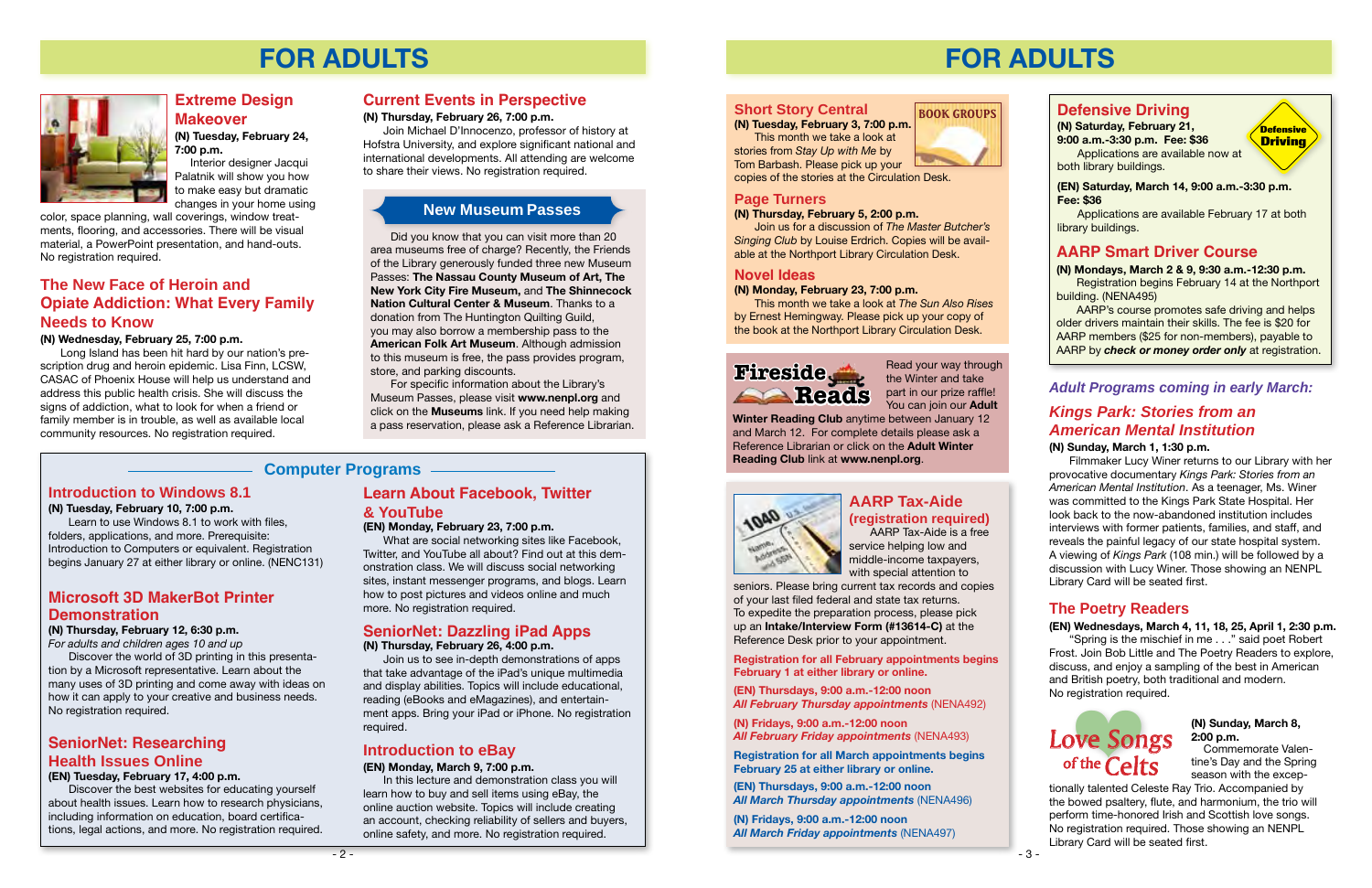### **drop in Books a Poppin'**

**(EN) Thursdays, February 5, 12, 26, 2:00 p.m. (N) Fridays, February 6, 13, 27, 10:00 a.m.**

*Children birth-5 years not yet in kindergarten; siblings welcome* Join us as we read stories, share songs and rhymes, and have fun in this interactive program for families. (30 min.) No registration required.

### **drop in Chess Club**

**(N) Thursday, February 5, 7:00 p.m.** *Children in grades 3-6*

Playing chess helps children improve concentration, expand critical thinking skills, and boost memory. Have fun, improve your game, and practice good sportsmanship! (45 min.) No registration required.

### $\frac{d^2\mathbf{w}}{d\mathbf{w}^2}$  Mittens and Kittens PJ Storytime

**(EN) Tuesday, February 10, 7:00 p.m.** *Children with adult; siblings welcome*

Share stories about cuddly kittens and cozy mittens in this active family storytime with rhymes, music, and lots of movement. (30 min.) No registration required.

### **Teen Volunteer Opportunities** *Open to students in grades 7-12*

*Registration for Teen programs and Volunteer Opportunities begins February 3 at either library or online.*

# **FOR TEENS**

## **FOR CHILDREN**

### **Do You Want to Build a Snowman?**

#### **(N) Wednesday, February 18, 4:00 p.m.**  *Children ages 4-5 or in kindergarten with adults,*

*siblings welcome*

Make a snowman with puff paint that dries squishy and is fun to touch! Each family will make one craft. (45 min.) Registration begins February 5 at either library or online. ([NENJ500](http://alpha2.suffolk.lib.ny.us/search/?searchtype=X&SORT=D&searcharg=nenj500&searchscope=43))

### **Board Game Bonanza Drop-in**

**(N) Tuesday, February 17, 1:00-5:00 p.m.**

It's back! Join your friends in this Super Smash Brothers Wii U competition. Prizes will be awarded to the top three players. [\(NENY671\)](http://alpha2.suffolk.lib.ny.us/search/?searchtype=X&SORT=D&searcharg=neny671&searchscope=43)

Bring a friend, or come solo, to the Teen Center to play some games from the great game kit. Games include 7 Wonders, Lords of Waterdeep, Dominion, Incan Gold, King of Tokyo, and Ticket to Ride. No registration required.

### **Chess Club Volunteers**

**(N) Thursday, February 5, 6:45-8:00 p.m.** Earn volunteer credit as you help children learn chess. A basic knowledge of the game is required for all volunteers. ([NENY673\)](http://alpha2.suffolk.lib.ny.us/search/?searchtype=X&SORT=D&searcharg=neny673&searchscope=43)

### **Teen Advisory Board: Project Linus**

#### **(N) Monday, February 9, 7:00-8:00 p.m.**

Join us to make no-sew fleece blankets. The mission of Project Linus is to provide a sense of security, warmth, and comfort to children who are seriously ill, traumatized, or otherwise in need through the gifts of new, handmade blankets created by volunteer "blanketeers." Registration is limited. ([NENY674](http://alpha2.suffolk.lib.ny.us/search/?searchtype=X&SORT=D&searcharg=neny674&searchscope=43))

### **Build A Snowman**

**(N) Wednesday, February 18, 3:45-5:00 p.m.** Assist children and their families with a snowman craft while you earn volunteer credit. [\(NENY676](http://alpha2.suffolk.lib.ny.us/search/?searchtype=X&SORT=D&searcharg=neny676&searchscope=43))

### **Book Swap**

**(EN) Friday, February 20, 2:45-4:15 p.m.** Help children choose books at our book exchange. [\(NENY677](http://alpha2.suffolk.lib.ny.us/search/?searchtype=X&SORT=D&searcharg=neny677&searchscope=43))

### **Teen Bingo Volunteers**

**(N) Saturday, March 7, 3:45-5:15 p.m.** Assist with the Family Bingo program and earn volunteer credit. [\(NENY675\)](http://alpha2.suffolk.lib.ny.us/search/?searchtype=X&SORT=D&searcharg=neny675&searchscope=43)

Beginning this month, the Museum Cove will feature an exhibit on the Fire Island National Seashore. Come learn about this amazing stretch of land located on a barrier island off the southern coast of Long Island. Associated programs and hands-on items will be available to explore. Be sure to visit our salt water aquarium with live local sea life!

### **Fandom Friday: Fan Art Workshop**

#### **(N) Friday, February 27, 7:00-8:30 p.m.**

Come join your fellow fandom fans in this special Fandom Friday art workshop. We will look at different forms of fan art and make some of our own! Snacks will also be provided. ([NENY672](http://alpha2.suffolk.lib.ny.us/search/?searchtype=X&SORT=D&searcharg=neny672&searchscope=43))

### **Super Smash Brothers Wii U Competition**

 **(N) Friday, February 20, 7:00-8:30 p.m.**

### **It's Hip to Dip**

**(N) Thursday, February 19, 3:00-4:00 p.m.**

Join chef Jo-Ann Tiranno as we enjoy a delicious pizza fondue and end with a chocolate fondue dessert. ([NENY670\)](http://alpha2.suffolk.lib.ny.us/search/?searchtype=X&SORT=D&searcharg=neny670&searchscope=43)

### **DIY T-Shirt Tote Bag**

#### **(EN) Wednesday, February 18, 3:00-4:00 p.m.**

Join us in making a t-shirt tote bag. We will repurpose an old t-shirt using a no-sew technique. Please bring one or two t-shirts that will be cut and used as your tote bag. ([NENY669](http://alpha2.suffolk.lib.ny.us/search/?searchtype=X&SORT=D&searcharg=neny669&searchscope=43))

#### $\frac{1}{\text{drop}^2}$  Book Swap **in**

**You may choose one Volunteer Opportunity in addition to Teen Advisory Board.**

- 7 -

# **FOR CHILDREN**



### **Open for Discussion:**  *Joey Pigza Swallowed the Key*

**(EN) Thursday, February 19, 7:30 p.m.** *Children in grades 4-6 with adult*

Children's Librarian Lisa Herskowitz will lead a lively discussion of the humorous novel by Jack Gantos. Readers will glimpse into the mind of a spunky kid dealing with hyperactivity. (75 min.) Registration began January 8 at either library or online. ([NENJ480\)](http://alpha2.suffolk.lib.ny.us/search/?searchtype=X&SORT=D&searcharg=nenj480&searchscope=43)

### **Go Global**

**(N) Friday, February 27, 4:00 p.m.**  *Children in grades K-3*



Join us as we travel to Japan through stories, games, and hands-on activities. (45 min.) Registration begins February 5 at either library or online. ([NENJ502](http://alpha2.suffolk.lib.ny.us/search/?searchtype=X&SORT=D&searcharg=nenj502&searchscope=43))

**(EN) Tuesday, February 24, 7:00 p.m.** *Children in grades 3-5* **in**

Bring in a magic trick and get performance tips from Children's Librarian and professional magician James Plath. In our monthly magic club you'll discover the secrets behind baffling illusions and learn about famous magicians. (45 min.) No registration required.

### Design a Bookmark Contest: now in color! <sub>Deadline for entries is February 7!</sub>

### **(EN) Friday, February 20, 3:00 p.m.**

*Children ages 3-10 with adult; siblings welcome* Finished reading the books you received as holiday

gifts? Do you have any other books in your home library that you no longer want? Be "green" and trade them for swap dollars and "purchase" pre-owned, new-to-you books anytime between 3:00-4:00 p.m. (60 min.) No registration required.

### **Toddlers Tango**

**(EN) Saturday, February 28, 10:00 a.m.**

*Children 2-4 years with adult; siblings welcome* Clap your hands, stomp your feet, and wiggle and giggle in this high-energy music and movement program. (45 min.) Registration begins February 5 at either library or online. ([NENJ503](http://alpha2.suffolk.lib.ny.us/search/?searchtype=X&SORT=D&searcharg=nenj503&searchscope=43))

### **Whale Wonders**

**(N) Monday, February 23, 4:00 p.m.** *Children in grades 1-5*

An educator from Cornell Cooperative Extension will help participants learn about whales and dolphins using real bones, teeth, and baleen, as well as an inflatable life-size baby humpback! (50 min.) Registration begins February 9 at either library or online. ([NENJ512\)](http://alpha2.suffolk.lib.ny.us/search/?searchtype=X&SORT=D&searcharg=nenj512&searchscope=43)

#### **Fire Island National Seashore** *A New Museum Cove Exhibit at the Northport Library* **February - May 2015**

### **Sunday Family Special: Peter Pan**

**(N) Sunday, February 22, 2:00 p.m.** *For adults and children in grades K and up*

# *Peter Pan*

The Traveling Lantern Theatre Company performs the treasured tale of an adventurous boy who never grows up! Fly away with the Darling children to Neverland where Peter Pan battles a band of pirates and his arch enemy the villainous Captain Hook. No registration required. Those showing an NENPL Library card will be seated first.

### $\frac{1}{\alpha! \alpha!}$  Tricks of the Trade

 Children in grades K-5 are invited to submit their original designs for our annual Design a Bookmark Contest. Entry guidelines and forms are available in the Children's Room. Twelve winning designs will be selected to decorate monthly bookmarks for the upcoming year. The deadline for entries is February 7. Winners will be announced in the March newsletter. All participants are invited to a reception on March 24 at 7:00 p.m. to celebrate their creativity and get drawing inspiration from a visiting art teacher.